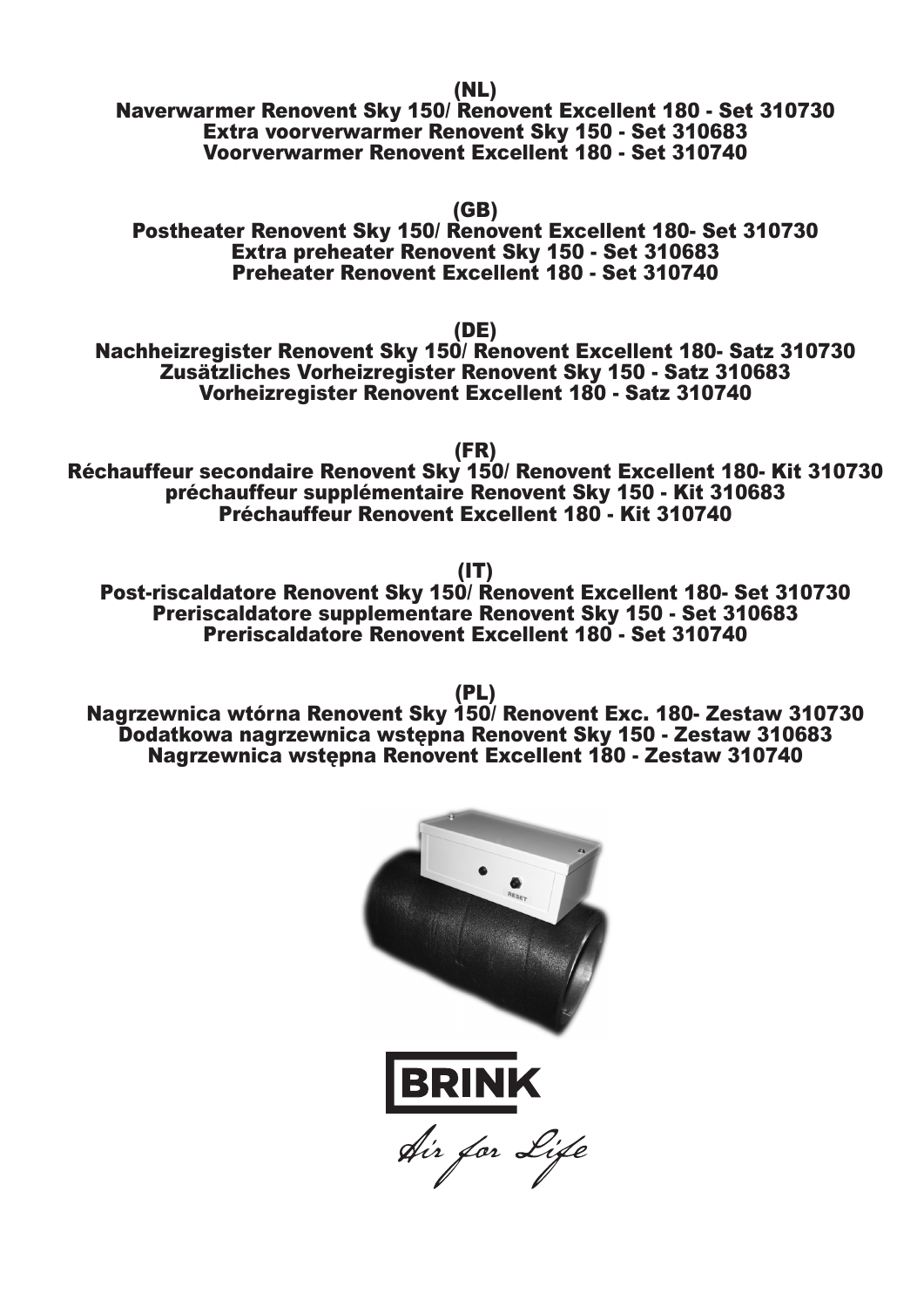Naverwarmer / extra voorverwarmer Renovent Sky 150 - Postheater/ extra preheater Renovent Sky 150 Nachheizregister/ zus. Vorheizregisters Renovent Sky 150 - Réchauf. sec. / préchauf. suppl. Renovent Sky 150 Post-riscaldatore o preriscaldatore suppl. Renovent Sky 150 - Nagrzewnicy/dodatkowej nagrzewnicy wstępnej Renovent Sky 150

#### NL

De extra voorverwarmer of naverwarmer (alleen mogelijk bij Renovent Sky Plus) worden elektrisch aangesloten op connector X14. Alleen bij een naverwarmer is ook nog een temperatuurvoeler aanwezig welke op de, alleen bij de Plus uitvoering aanwezige 9-polige connector, nr. 7 en nr. 8 moet worden aangesloten.

Bij toepassing van een naverwarmer of extra voorverwarmer dient stapnummer 11 (en bij naverwarmer ook stapnummer 12) te worden aangepast.

# GB

The extra preheater or postheater (only possible for Renovent Sky Plus) are electrically connected to connector X14. Just for a postheater there is also a temperature sensor that must be connected to no. 7 and 8 of the 9-pole connector that is only installed in the Plus version.

When using a postheater or extra preheater, step number 11 is applied (and for postheater also step number 12).

### DE

Das zusätzliche Vorheizregister oder Nachheizregister (nur bei Sky Plus-Ausführung) das werden elektrisch in ähnlicher Weise angeschlossen. Allerdings ist bei einem Nachheizregister auch noch ein Temperaturfühler vorhanden, der an den nur bei der Plus-Ausführung vorhandenen 9-poligen Stecker Nr. 7 und Nr. 8 anzuschließen ist.

Bei Anwendung eines Nachheizregisters oder eines zusätzlichen Vorheizregisters siehe Schrittnummer 11 (und bei einem Nachheizregister siehe auch die Schrittnummer 12).

#### F

Le préchauffeur supplémentaire ou le post-chauffage (possible uniquement pour le modèle Renovent Sky Plus) est branché électriquement sur le connecteur X14. Pour le post-chauffage s'ajoute une sonde thermostatique qui doit être branchée, seulement sur le modèle Plus qui dispose du connecteur 9 points, sur les connecteurs n° 7 et n° 8.

En cas d'application d'un post-chauffage ou d'un préchauffeur supplémentaire, il convient de suivre l'étape numéro 11 (et en cas de post-chauffage, également l'étape numéro 12).

#### IT

Il preriscaldatore supplementare o il post-riscaldatore(solo nella versione Sky Plus) vengono collegati al connettore X14. Solo il post-riscaldatore è anche dotato di un sensore termico che deve essere collegato al connettore a 9 poli presente solo nella versione Plus n. 7 e n. 8.

In presenza di un post-riscaldatore o di un preriscaldatore supplementare selezionare il parametro 11 (e nel caso di un postriscaldatore anche il parametro n. 12).

#### PL

Prąd nagrzewnicy wstępnej do lub dodatkowej nagrzewnicy wstępnej (tylko w wersji Renovent Sky Plus) przyłącza się za pomocą złącza X14. Nagrzewnica wtórna wyposażona jest dodatkowo w czujnik temperatury, który w wersji Plus ze złączem 9-biegunowym należy podłączyć do złącza nr 7 i 8.

W przypadku nagrzewnicy wtórnej lub dodatkowej nagrzewnicy wstępnej postępować zgodnie z pozycją 11 (przy nagrzewnicy wstępnej również zgodnie z pozycją 12).

#### Naverwarmer/ Postheater /Nachheizregister/ Réchauffeur sec./ Post-riscaldatore/ Nagrzewnicy wtórne



Extra voorverwarmer/ Extra preheater / Zusätzlichen Vorheizregisters / Pré-chauffeur supplémentaire / Preriscal-datore supplementare / Dodatkowej nagrzewnicy wstępnej



|              | <b>NL</b><br>DE                                                             |                                                                                                     | <b>FR</b><br>GB                                             |                                                               | ΙT                                                              | PL                                                                     |
|--------------|-----------------------------------------------------------------------------|-----------------------------------------------------------------------------------------------------|-------------------------------------------------------------|---------------------------------------------------------------|-----------------------------------------------------------------|------------------------------------------------------------------------|
| A            | Verwar-<br>mings-<br>spiraal                                                | Heizspirale                                                                                         | Heating<br>coil                                             | Spirale de<br>chauffage                                       | Serpentina<br>di riscalda-<br>mento                             | Spirale<br>grzejna                                                     |
| <sub>B</sub> | Maximaal-<br>beveiliging<br>met hand-<br>reset                              | <b>I</b> Maximal-<br>sicherung mit<br>Reset von<br>Hand                                             | Maximum<br>safety with<br>manual<br>reset                   | Sécurité<br>maximale<br>à réinitia-<br>lisation<br>manuelle   | Massima<br>sicurez-<br>za con<br>ripristino<br>manuale          | Maksimum<br>bezpie-<br>czeństwa<br>z ręcznym<br>odblokowa-<br>niem     |
| C            | Led<br>maximaal<br>beveiliging;<br>verlicht<br>wanneer<br>ingescha-<br>keld | LED Maxi-<br>malsicherung:<br>leuchtet.<br>wenn die<br>Maximalsiche-<br>rung einge-<br>schaltet ist | LED<br>maximum<br>safety;<br>lights up<br>when<br>activated | LED<br>sécurité<br>maximale;<br>allumée<br>quand en<br>marche | Led<br>massima<br>sicurezza;<br>acceso<br>quando è<br>abilitata | Led maksy-<br>malne<br>bezpie-<br>czeństwo;<br>świeci, gdy<br>włączony |
| D            | Connector<br>X14                                                            | Steckverbin-<br>der X14                                                                             | Connector<br>X14                                            | Connec-<br>teur X14                                           | Connettore Złącze<br>X14                                        | X14                                                                    |
| F            | Tempera-<br>tuurvoeler                                                      | Temperatur-<br>fühler                                                                               | Tempera-<br>ture sensor                                     | Sonde de<br>Temp.                                             | Sensore<br>delia temp.                                          | Czujnik<br>temp.                                                       |
| F.           | 9-polige<br>connector<br>nr.7 & nr.8                                        | 9-Polige<br>Schraubsteck-<br>verb.<br>Nr.7 & Nr.8                                                   | 9-pole<br>screw<br>connector<br>nr.7 & nr.8                 | Connec-<br>teur a vis<br>9-poles<br>No.7 &<br>No.8            | Connettore<br>a 9 poli<br>Nr.7 & Nr.8                           | 9-bieguno-<br>we złącze<br>wkrecane<br>no.7 & no.8                     |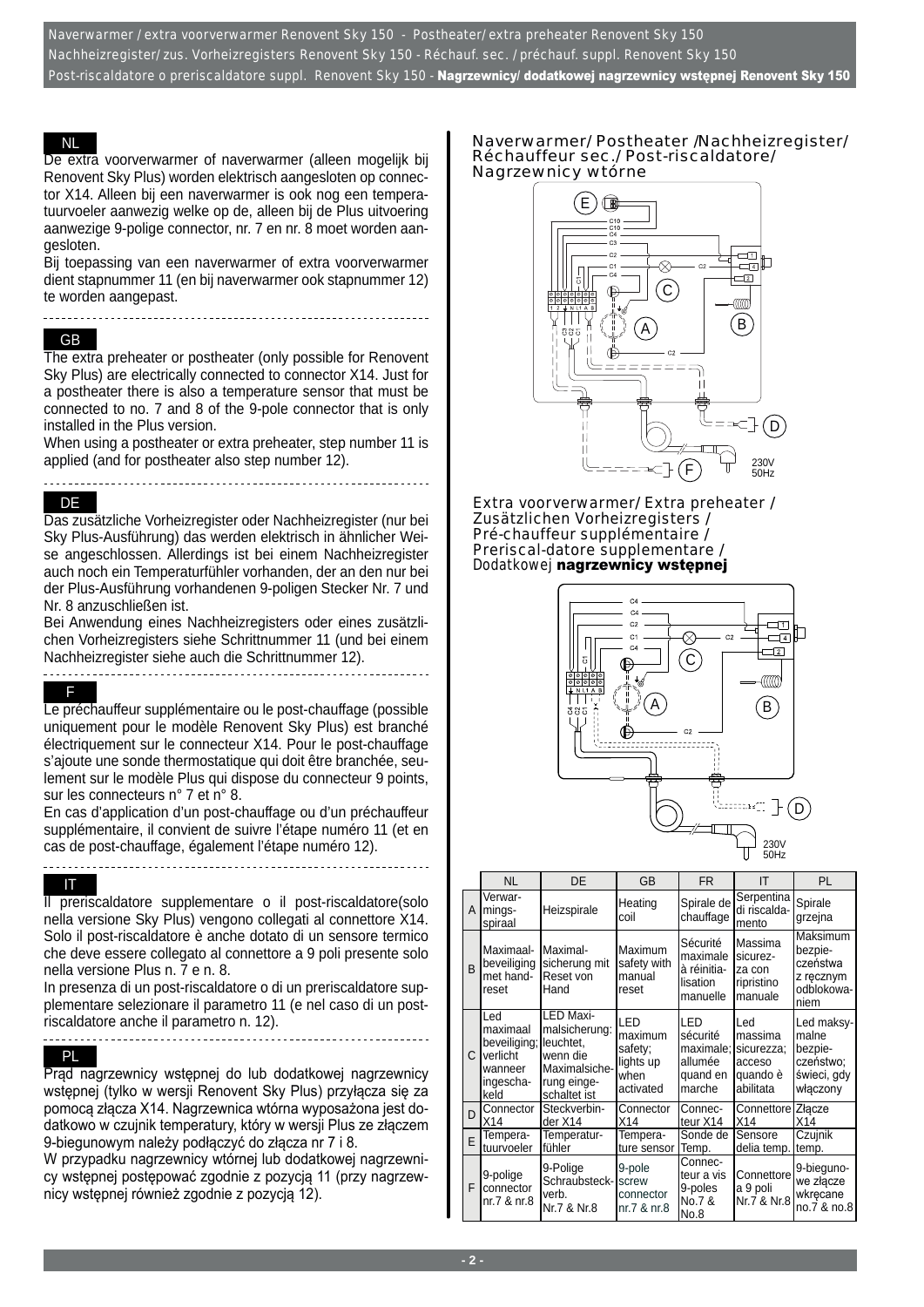Naverwarmer / extra voorverwarmer Renovent Sky 150 - Postheater/ extra preheater Renovent Sky 150 Nachheizregister/ zus. Vorheizregisters Renovent Sky 150 - Réchauf. sec. / préchauf. suppl. Renovent Sky 150 Post-riscaldatore o preriscaldatore suppl. Renovent Sky 150 - Nagrzewnicy/dodatkowej nagrzewnicy wstępnej Renovent Sky 150

### Aansluiting naverwarmer/ Connection postheater /Anschluss des Nachheizregister/Branchement du réchauffeur sec./ Collegamento post-riscaldatore/ Podłączenie nagrzewnicy wtórne

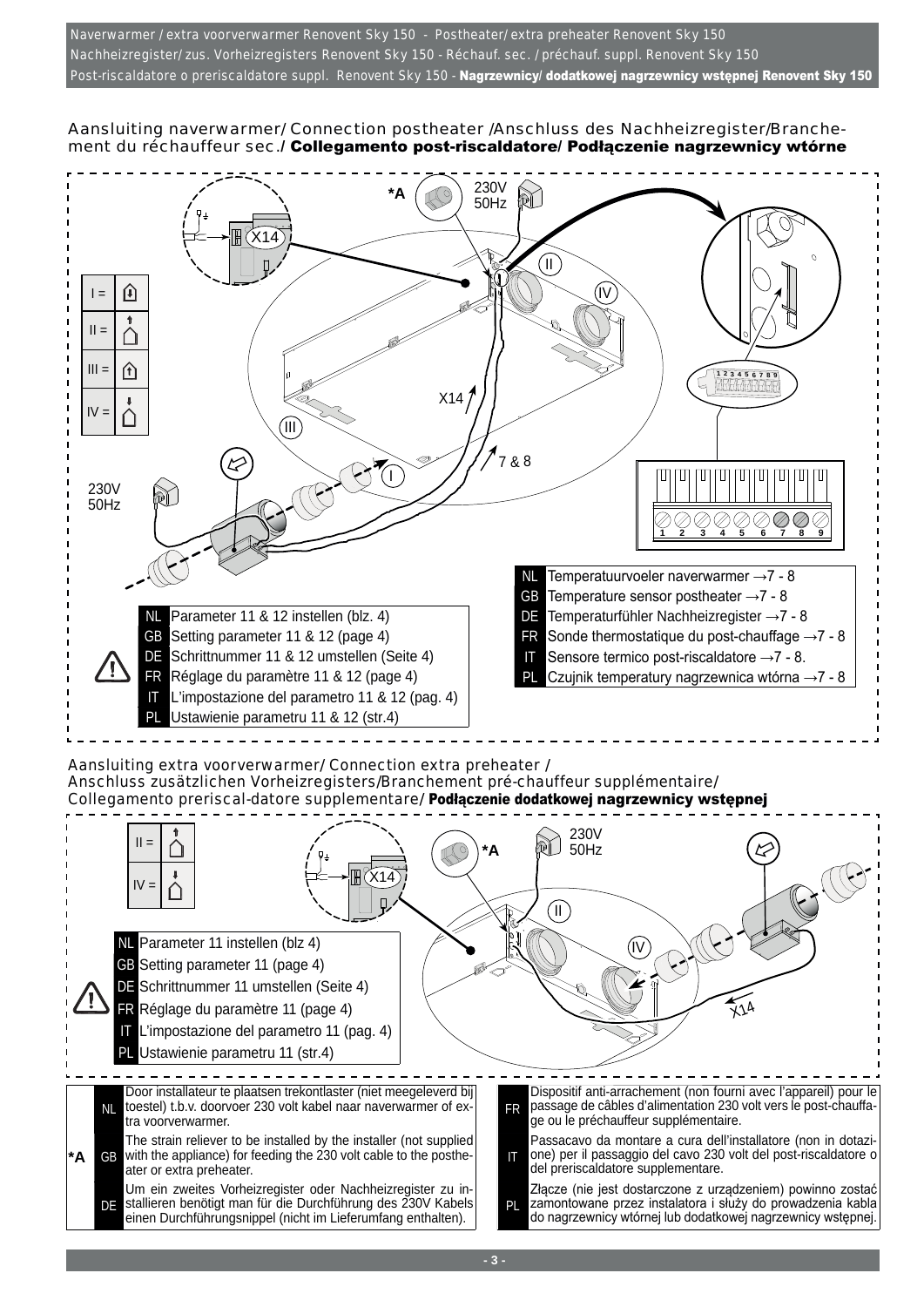Naverwarmer / extra voorverwarmer Renovent Sky 150 - Postheater/ extra preheater Renovent Sky 150 Nachheizregister/ zus. Vorheizregisters Renovent Sky 150 - Réchauf. sec. / préchauf. suppl. Renovent Sky 150 Post-riscaldatore o preriscaldatore suppl. Renovent Sky 150 - Nagrzewnicy/dodatkowej nagrzewnicy wstępnej Renovent Sky 150

| <b>NL - STAP NR.</b><br><b>NL - OMSCHRIJVING</b><br><b>GB-STEP NO.</b><br><b>GB - DESCRIPTION</b><br><b>IDE - SCHRITT NR.</b><br><b>DE - BESCHREIBUNG</b><br><b>F - NO DE PHASE</b><br><b>FR - DESCRIPTION</b><br><b>IT - DESCRIZONE</b><br><b>IT - PARAMETRO N.</b><br><b>PL - NR PARAMETRU</b><br><b>PL - OPIS</b> |                                                                                                                                                                                                                                        | <b>INL - FABRIEKSINSTEL.</b><br><b>GB - FACTORY SETTING</b><br><b>DE - WERKSEINSTEL.</b><br><b>FR - RÉGLAGE PAR</b><br>IT - IMPOSTAZIONE DI FABBRICA<br><b>PL -USTAWIENIE FABRYCZNE</b> |         |                   | <b>NL - INSTELBEREIK</b><br><b>GB - ADJUSTING RANGE</b><br><b>DE - EINSTELLBEREICH</b><br><b>FR - PLAGE DE RÉGLAGE</b><br><b>IT - CAMPO D'IMPOSTAZIONE</b><br><b>PL - ZAKRES USTAWIEN</b>                                                                                                                                                                                                                                                                                                                                               |  |
|----------------------------------------------------------------------------------------------------------------------------------------------------------------------------------------------------------------------------------------------------------------------------------------------------------------------|----------------------------------------------------------------------------------------------------------------------------------------------------------------------------------------------------------------------------------------|-----------------------------------------------------------------------------------------------------------------------------------------------------------------------------------------|---------|-------------------|-----------------------------------------------------------------------------------------------------------------------------------------------------------------------------------------------------------------------------------------------------------------------------------------------------------------------------------------------------------------------------------------------------------------------------------------------------------------------------------------------------------------------------------------|--|
| 11                                                                                                                                                                                                                                                                                                                   | Verwarmer<br><b>NL</b><br>Heater<br><b>GB</b><br>Heizregister<br>DE<br>Chauffeur<br><b>FR</b><br>Riscaldatore<br>Nagrzewnica<br>PL                                                                                                     | $\pmb{0}$                                                                                                                                                                               |         |                   | $N = 0$ = geen extra verwarmer - 1 = extra voorverwarmer - 2 = naverwarmer<br><b>CB</b> $0 =$ no additional heater - 1 = additional preheater - 2 = postheater<br>DE 0 = kein zusätzliches Heizregister - 1 = zusät. Vorheizreg. - 2 = Nachheizreg.<br>$\bullet$ 0 = chauff. supp. n'est pas connecté - 1 = préchauf. suppl. - 2 = réchauffeur<br>$\Gamma$ 0 = nessun riscaldatore supplementare - 1 = preriscal. suppl. - 2 = post-risc.<br>$P_{\text{L}}$ 0 = Off [wył.] - 1 = nagrzewnica wstępna dodatkowy - 2 = nagrzewnica wtórna |  |
| 12                                                                                                                                                                                                                                                                                                                   | Temperatuur naverwarmer<br>NL.<br>Temperature postheater<br><b>GB</b><br>Temperatur Nachheizregister<br>DE<br>Temp. réchauffeur secondaire<br><b>FR</b><br>Temperatura post-riscaldatore<br>Л<br>Temperatura nagrzewnicy wtórn<br>l Pl |                                                                                                                                                                                         | 21,0 °C | 15,0 °C - 30,0 °C |                                                                                                                                                                                                                                                                                                                                                                                                                                                                                                                                         |  |

## Renovent Sky 150 & Renovent Excellent 180

### Technische informatie/ Technische Daten/ Technical information/ Spécifications techniques

| <b>NL</b>                | <b>DE</b>               | <b>GB</b>            | <b>FR</b>                 | IΤ                            | PL                 |           |
|--------------------------|-------------------------|----------------------|---------------------------|-------------------------------|--------------------|-----------|
| Voedingsspanning         | Betriebsspannung        | Supply voltage       | Tension<br>d'alimentation | Tensione di<br>alimentazione  | Napięcie zasilania | 230V 50Hz |
| Gewicht                  | Gewicht                 | Weight               | Poids                     | Peso                          | Waga               | $2,5$ kg  |
| Kanaaldiameter           | Kanaldurchmesser        | Duct diameter        | Diamètre de conduite      | Diametro canale               | Średnica przewodu  | Ø160      |
| Beschermingsgraad        | Schutzart               | Protection<br>degree | Degré de protection       | Grado di<br>protezione        | Klasa ochrony      | IP20      |
| Opgenomen vermogen       | Leistungsaufnahme       | Rated power          | Puissance absorbée        | Potenza assorbita             | Prad znamionowy    | 1000 W    |
| Max. opgenomen<br>stroom | Max. Stromauf-<br>nahme | Rated current        | Courant absorbé           | Massima corrente<br>assorbita | Prąd znamionowy    | 4.5A      |

### Service/ Service / Service/ Maintenance/ Assistenza/ Rozdział

- NL Bij bestelling van onderdelen, naast het betreffende artikelcodenummer ook het type warmteterugwintoestel, serienummer, bouwjaar en de naam van het onderdeel opgeven.
- DE Bei der Bestellung von Ersatzteilen sind, neben der jeweiligen Artikelnummer, auch die Typenbezeichnung des Wärmerückgewinnungsgeräts, die Seriennummer, das Baujahr sowie die Bezeichnung des Ersatzteils anzugeben.
- GB When ordering parts, in addition to the article code number, please state the type of the heat recovery appliance, the serial number, the year of production and the name of the part.
- F En cas de commande de pièces, veuillez également spécifier, outre le code d'article spécifique le type d'appareil à récupération de chaleur, le numéro de série, l'année de construction et la désignation de la pièce.
- IT All'ordinazione dei pezzi di ricambio, è necessario che vengano indicati il codice dell'articolo (si veda l'esploso), il tipo di apparecchio di ventilazione con recupero di calore, il numero di serie, l'anno di produzione e il nome del particolare.
- PL Podczas zamawiania części zamiennych, oprócz numeru kodu artykułu (patrz widok zespołu rozebranego), należy podać typ rekuperatora, numer seryjny, rok produkcji oraz nazwę części:

| <b>NL</b>                              | DE                               | GB                            | FR                             |                                                     | PL                                   | Code   |
|----------------------------------------|----------------------------------|-------------------------------|--------------------------------|-----------------------------------------------------|--------------------------------------|--------|
| Maximaalbeveiliging   Maximalsicherung |                                  | Maximum safety                | Sécurité maximale              | i Protezione contro il<br>surriscaldamento          | Zabezpieczenie<br>przed przegrzaniem | 531528 |
| Verwarmingsspiraal                     | Heizspirale                      | Heating coil                  | Spirale de<br>chauffage        | Serpentina di<br>riscaldamento                      | Spirala grzejna                      | 531463 |
| Aansluitsnoer met<br>stekker 230V      | Schnur mit Netz-<br>stecker 230V | Mains cable with<br>plug 230V | Fil avec prise<br>secteur 230V | Cavo di alimentazio-<br>ne con spina 230 volt 230 V | Przewód z wtyczką                    | 540919 |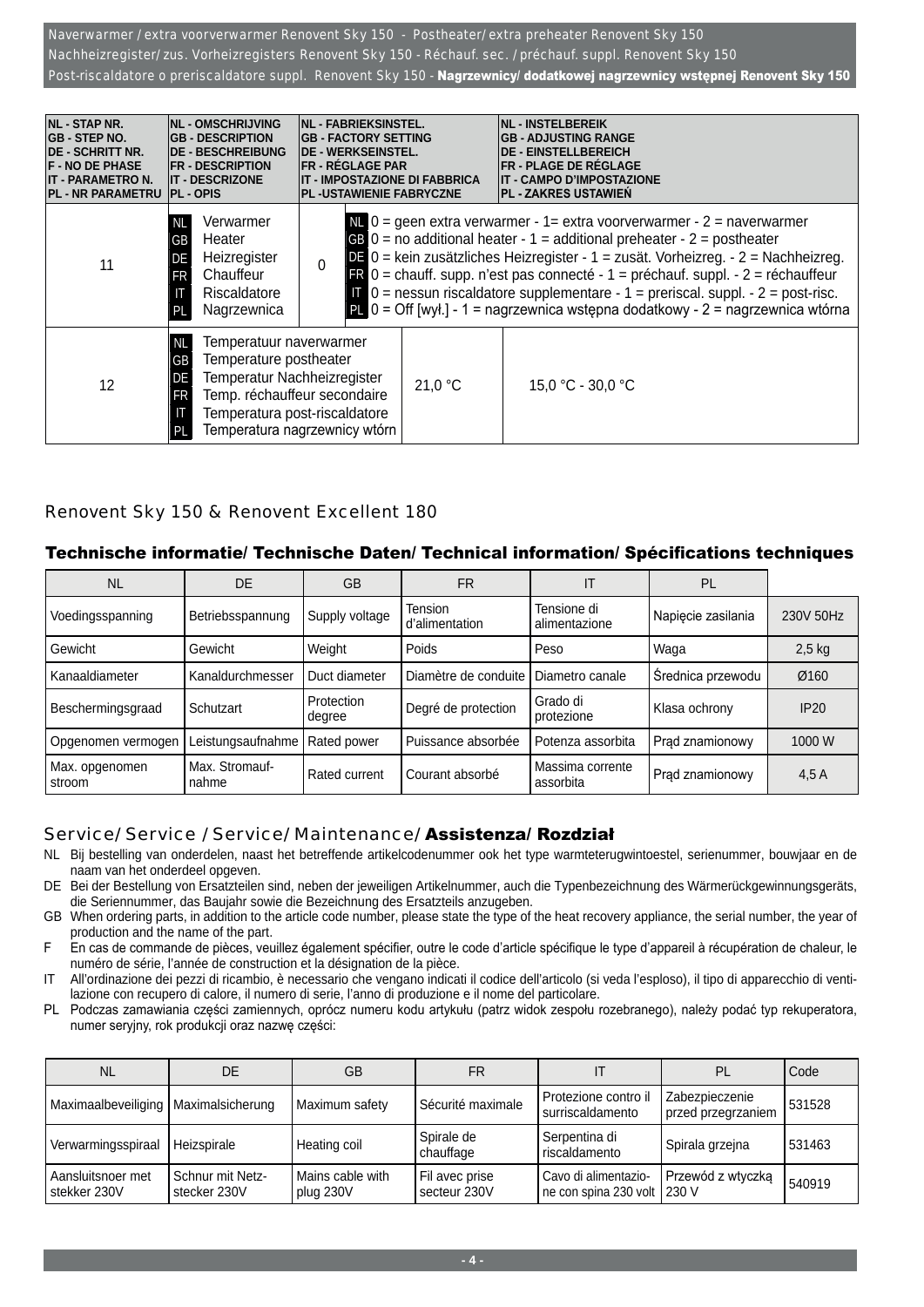Naverwarmer / voorverwarmer Renovent Exc. 180 - Postheater/ preheater Renovent Exc. 180 Nachheizregister/ Vorheizregisters Renovent Exc. 180 - Réchauf. sec. / préchauf. Renovent Exc. 180 Post-riscaldatore o preriscaldatore Renovent Exc. 180 - Nagrzewnicy/ nagrzewnicy wstępnej Renovent Exc. 180

De voorverwarmer of naverwarmer (naverwarmer alleen bij Excellent 180 plus uitvoering) worden elektrisch aangesloten op connector X12 (voorverwarmer) of connector X14 (naverwarmer) van de regelprint. Alleen is bij een naverwarmer ook nog een NL temperatuurvoeler aanwezig welke op 9-polige connector nr. 7 en nr.8 moet worden aangesloten.

The preheater or postheater (only possible for Renovent Excellent 180 Plus) are electrically connected to connector X12 (pre-GB heater)or X14 (postheater). Just for a postheater there is also a temperature sensor that must be connected to no. 7 and 8 of the 9-pole connector that is only installed in the Plus version.

Das Vorheizregister bzw. Nachheizregister (Nachheizregister nur beim Renovent Excellent 180 Plus möglich) werden elektrisch an die Steckverbindung X12 (Vorheizregister) bzw. die Steckverbindung X14 (Nachheizregister) der Steuerplatine angeschlossen. Allerdings ist bei einem Nachheizregister auch noch ein Temperaturfühler vorhanden, der an die 9-poligen Steckverbindungen Nr. 7 und Nr. 8 anzuschließen ist. DE

Le pré-chauffage ou le post-chauffage (post-chauffage seulement possible pour le Renovent Excellent 180 Plus) sont raccordés électriquement au connecteur X12 (pré-chauffage) et au connecteur X14 (post-chauffage) du circuit imprimé de réglage; FR sur un post-chauffage, il y a seulement une sonde de température qui doit être encore raccordée au connecteur à 9 pôles n°7 et n°8.

Il post-riscaldatore (solo nella versione CWL-180 Excellent con set di ampliamento) o il preriscaldatore vengono collegati rispettivamente al connettore X14 e X12 della scheda di regolazione (accessibili dopo aver estratto la scheda dall'apparecchio. Solo il post-riscaldatore è anche dotato di un sensore termico che deve essere collegato al connettore a 9 poli n. 7 e n.8.

Przewody nagrzewnicy wstępnej lub wtórnej (do podłączania nagrz. wtórnej jest przystosowany tylko rekuperator w wersji Plus) podłącza się do złącza X12 (nagrzewnicy wstępnej) oraz X14 (nagrzewnicy wtórn) na płytce regulatora. W przypadku nagrzewnicy wtórnej stosuje się też czujnik temperatury, który trzeba podłączyć do zacisków nr 7 i nr 8 złącza 9-stykowego.

#### Voorverwarmer/ Preheater /Vorheizregisters/ Pré-chauffeur/ Preriscal-datore/ Nagrzewnicy wstępnej



 $\widehat{\emptyset}$  >0,75mm<sup>2</sup>

IT

PL

230V 50Hz X12

ന്



 $IV$ 

X12

Parameter 12 instellen (blz. 6) GB Setting parameter 12 (page 6) DE Schrittnummer 12 umstellen (Seite 6) FR Réglage du paramètre 12 (page 6) IT L'impostazione del parametro 12 (pag. 6) Ustawienie parametru 12 (str.6)



| NL                                                                        | DE                                                                                   | GR                                                                     |                                                                             |                                                       |                                                             |  |
|---------------------------------------------------------------------------|--------------------------------------------------------------------------------------|------------------------------------------------------------------------|-----------------------------------------------------------------------------|-------------------------------------------------------|-------------------------------------------------------------|--|
| A Verwarmingsspiraal                                                      | Heizspirale                                                                          | Heating coil                                                           | Spirale de chauffage                                                        | Serpentina di riscaldamento Spirale grzejna           |                                                             |  |
| <b>B</b> Maximaalbeveiliging met<br><b>I</b> handreset                    | Maximalsicherung mit<br>Reset von Hand                                               | Maximum safety with<br>Imanual reset                                   | Sécurité maximale à réini-<br>Itialisation manuelle                         | Massima sicurezza con<br>Iripristino manuale          | Maksimum bezpieczeństwa<br>z ręcznym odblokowaniem          |  |
| Led maximaal beveiliging;<br>C verlicht wanneer inge-<br><b>Ischakeld</b> | LED Maximalsicherung:<br>lleuchtet, wenn die Maximal-<br>sicherung eingeschaltet ist | LED maximum safety;<br>lights up when activated                        | LED sécurité maximale:<br>allumée quand en marche acceso quando è abilitata | Led massima sicurezza;                                | Led maksymalne bez-<br>pieczeństwo: świeci, gdy<br>właczony |  |
| D Connector X12                                                           | <b>Steckverbinder X12</b>                                                            | Connector X12                                                          | Connecteur X12                                                              | IConnettore X12                                       | Złacze X12                                                  |  |
| E Temperatuurvoeler<br>naverwarmer (blz. 6)                               | Temperature sensor<br>postheater (page 6)                                            | Temperaturfühler<br>Nachheizregister (Seite 6) post-chauffage (page 6) | Sonde thermostatique du                                                     | <b>ISensore termico</b><br>post-riscaldatore (pag. 6) | Czujnik temperatury na-<br>grzewnica wtórna (str.6)         |  |